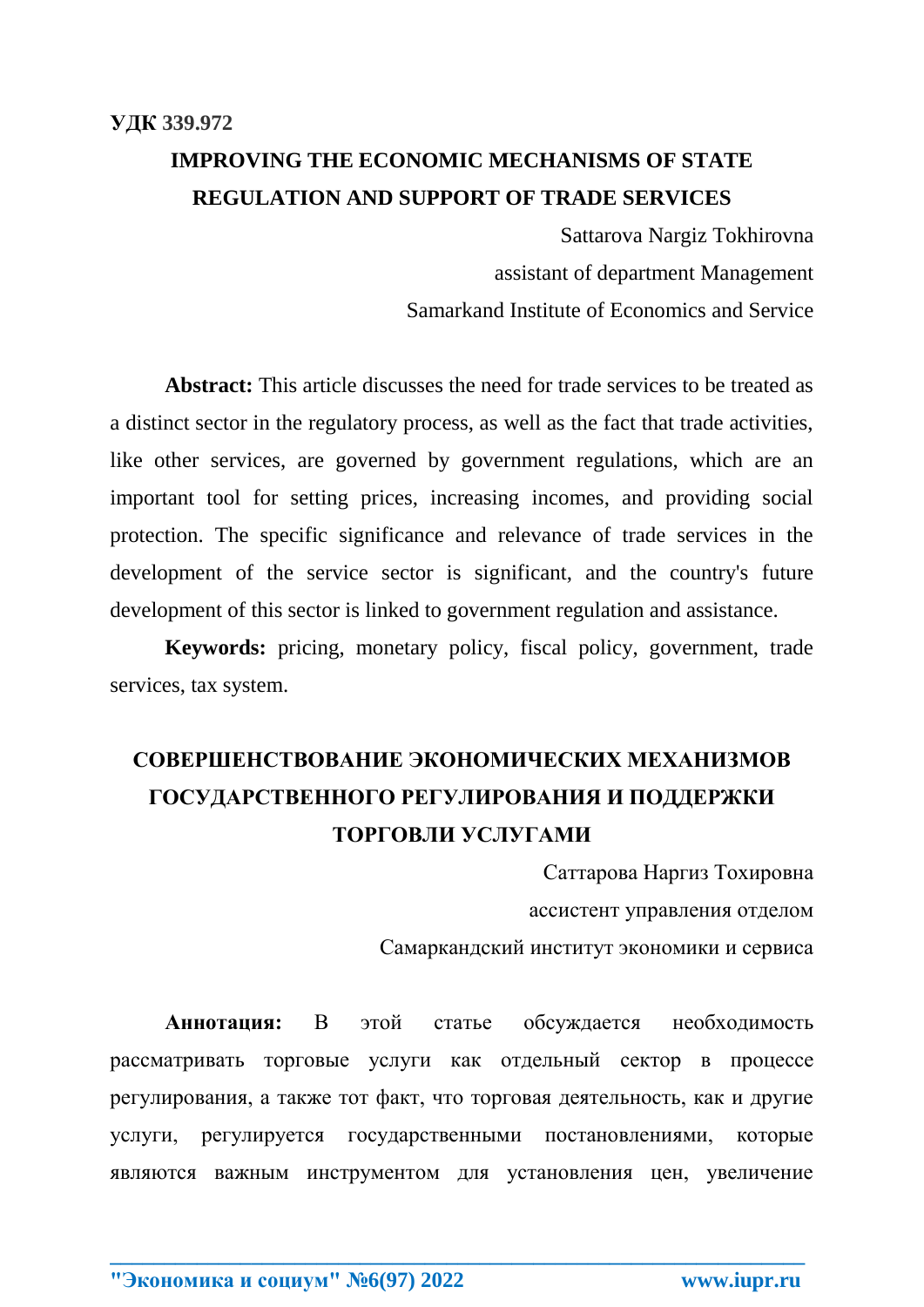доходов и обеспечение социальной защиты. Особое значение и актуальность торговых услуг в развитии сектора услуг значительны, и будущее развитие страны в этом секторе связано с государственным регулированием и помощью.

**Ключевые слова:** ценообразование, денежно-кредитная политика, фискальная политика, государство, торговые услуги, налоговая система.

**Introduction.** Trade services play a significant role in the development of the service sector, and the country's future development of this sector is reliant on government regulation and aid.

Uzbekistan, like other developed countries, provides clients with a variety of choices for planning and performing trade services.

The majority of supermarkets in the country's largest cities sell foreign supermarkets<sup>1</sup>:

• there are special parking spaces for customer cars;

• separate playgrounds for young children;

•there are facilities for customers to relax, cafes and bars for meals, pharmacies, vending machines for "paynet services";

• regular holding of various promotions and discounts;

• offering customers specific, additional and basic free services after the purchase of goods;

The quality of trade services to the population mainly consists of 3 components:

• quality of goods and services;

• range of goods and services (diversity);

• provision of customer service, i.e. additional services around the main service (sale of goods).

**\_\_\_\_\_\_\_\_\_\_\_\_\_\_\_\_\_\_\_\_\_\_\_\_\_\_\_\_\_\_\_\_\_\_\_\_\_\_\_\_\_\_\_\_\_\_\_\_\_\_\_\_\_\_\_\_\_\_\_\_\_\_\_\_**

**"Экономика и социум" №6(97) 2022 www.iupr.ru**

l

<sup>&</sup>lt;sup>1</sup> http://iqtisodiyot.tsue.uz/sites/default/files/maqolalar/16\_Shavqiyev\_Normurodov\_Rakhimov.pdf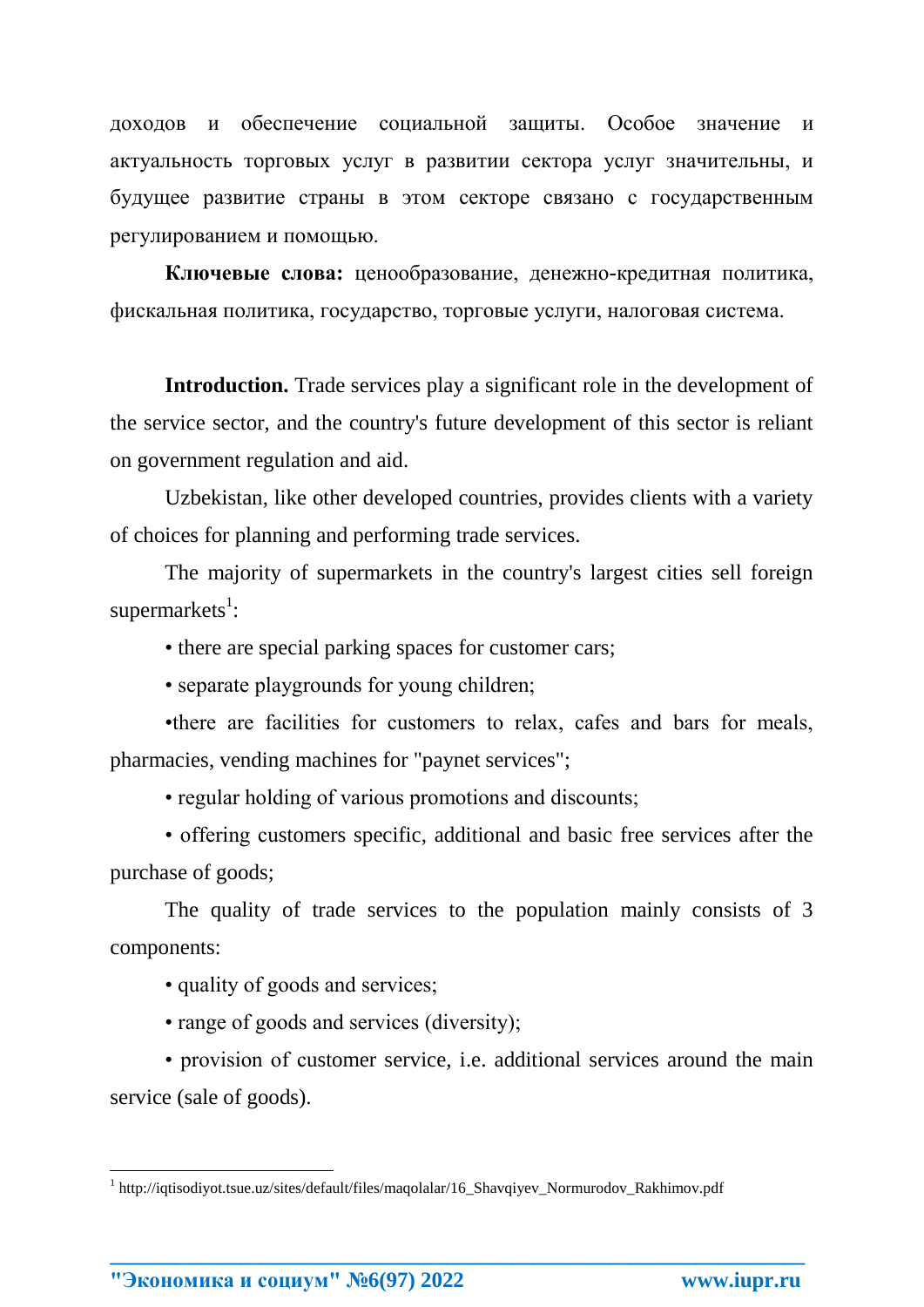As a result, the term of "quality of sales services" to clients refers to the standard of work performed by businesses. It encompasses not only the quality of the items and their variety, but also the effectiveness of the trade and technology processes, the quality of salespeople's labor activity, and the conditions produced at the location where trade services are delivered.

The percentage of trade services in total services is now 25.8% (2020) or 56.6 trillion soums, according to the Statistics Committee of the Republic of Uzbekistan.

The development of trade services for the republic's rapid economic development creates a number of economic opportunities in which "... it serves producers, on the other hand, it serves consumers, on the third, it serves the state, and on the fourth, it serves other sectors and industries of the economy"  $2$ .

Therefore, the development of trade services in Uzbekistan is extremely relevant and requires in-depth study of government regulation.

**Analysis and results.** According to research, trade services as a distinct industry has a distinct demand in the regulatory process. These include, first, the fact that trade services, like other sorts of services, are governed by state-created regulatory and legal laws, and second, the reality that the state uses them to regulate prices, raise incomes, and provide social protection. There are three types of state assistance for trade services, in our perspective (Fig. 1). Monetary policy, fiscal policy, and administrative, administrative-legal approaches are among them. It is critical for the central bank to perform targeted foreign exchange interventions, subsidize enterprises, and provide microcredit in order to sustain trade services.

**\_\_\_\_\_\_\_\_\_\_\_\_\_\_\_\_\_\_\_\_\_\_\_\_\_\_\_\_\_\_\_\_\_\_\_\_\_\_\_\_\_\_\_\_\_\_\_\_\_\_\_\_\_\_\_\_\_\_\_\_\_\_\_\_**

 $\overline{\phantom{a}}$ 

<sup>&</sup>lt;sup>2</sup> Abdukarimov B.A. and others. Textbook of Trade Economics "National Encyclopedia of Uzbekistan" State Scientific Publishing House. Т: 2013 P.12.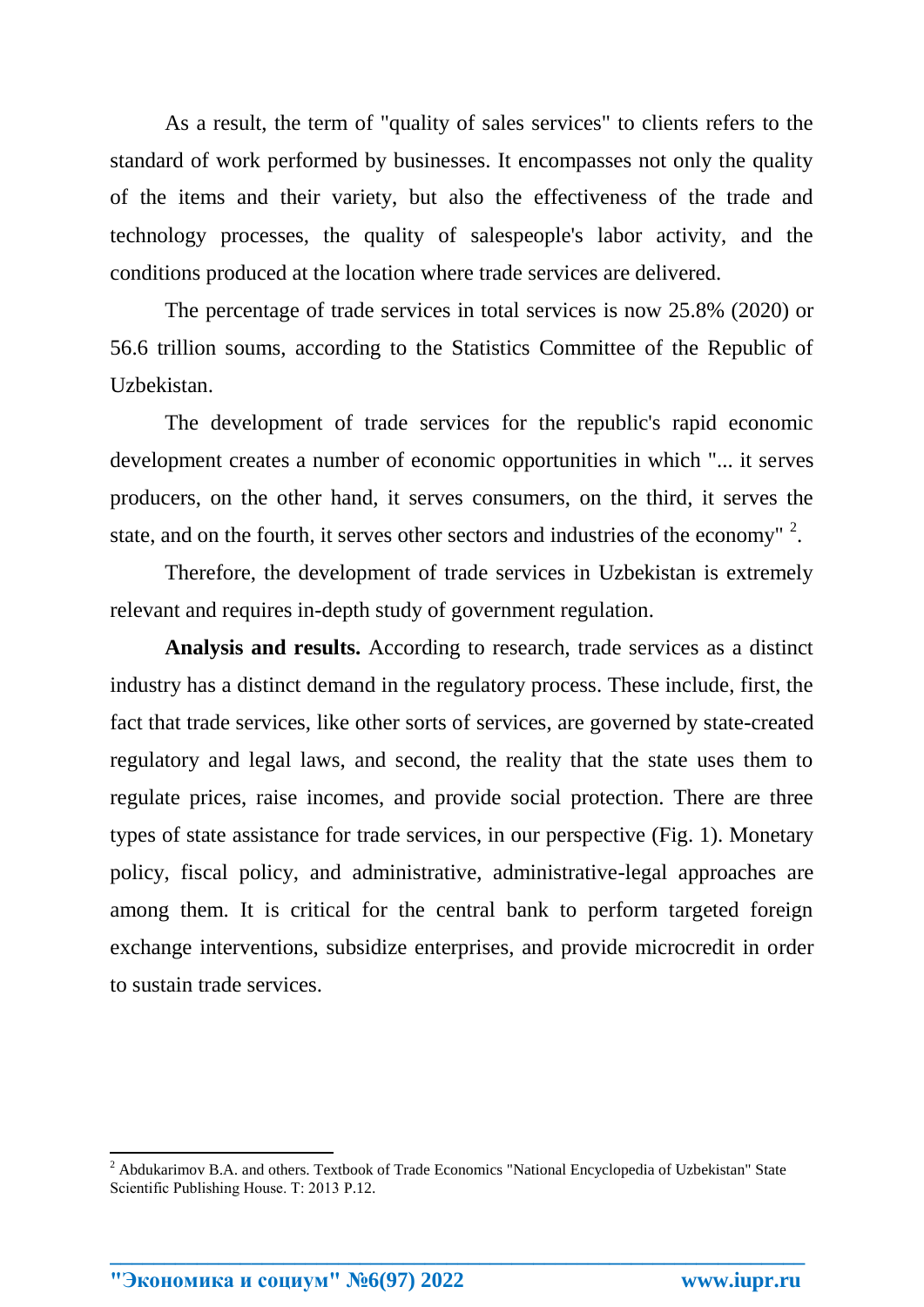

### **Fig 1. Types of government support for the development of trade services. 3**

The government's "soft" monetary policy, which involves lowering interest rates and expanding the money supply, will boost working capital for firms. However, it is necessary to make a decision in order to avoid a severe increase in inflation.

Fiscal policy is another sort of government support for the development of trade services. The policy of managing the flow of taxes is known as fiscal policy. This can include things like lowering the tax burden on enterprises that provide trade services, granting tax vacations, and allocating tax benefits.

The state has the ability to reduce the impact of factors that hinder the activities of business entities, both through administrative and administrative legal methods. For example, reducing bureaucratic barriers, reducing the number of business inspections.

**\_\_\_\_\_\_\_\_\_\_\_\_\_\_\_\_\_\_\_\_\_\_\_\_\_\_\_\_\_\_\_\_\_\_\_\_\_\_\_\_\_\_\_\_\_\_\_\_\_\_\_\_\_\_\_\_\_\_\_\_\_\_\_\_**

l

 $3$  Developed by the author.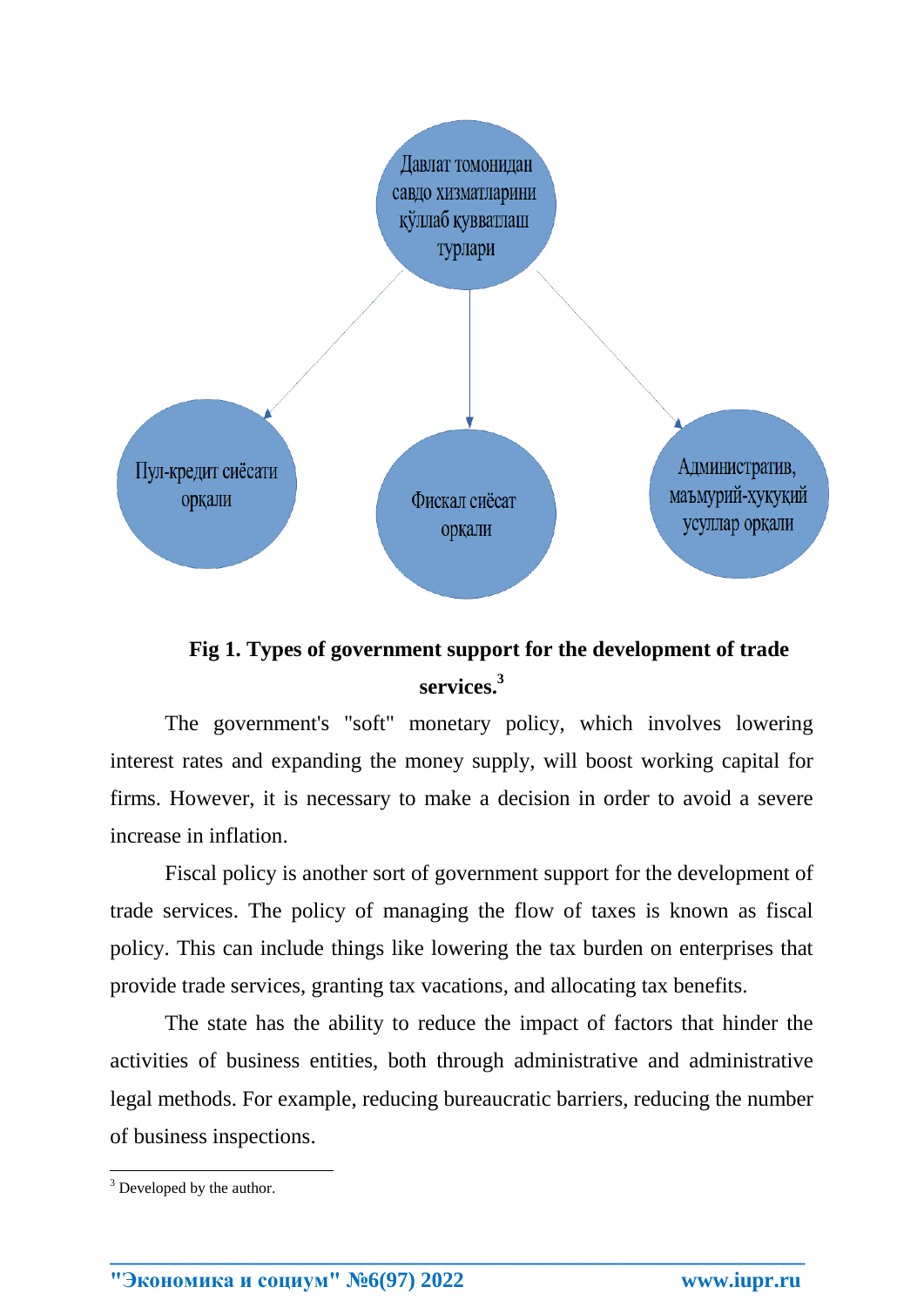At the same time, we have described the impact of international trade on the decisions of government and business entities in the form of a triangular diagram. (Fig 2).



**Fig 2. Impact of international trade on government and business entities. 4**

The development of trade services in Uzbekistan is influenced by the volume of international trade, i.e the level of demand in the countries that trade with the republic the most. International trade not only forces businesses to make business decisions, but also to change government policies aimed at ensuring macroeconomic stability.

On the basis of state regulation of trade services, the following conditions determine the economic development of the republic. Including:

- Ensures the rapid development of the industry on the basis of digital technologies (creating additional financial opportunities);

**\_\_\_\_\_\_\_\_\_\_\_\_\_\_\_\_\_\_\_\_\_\_\_\_\_\_\_\_\_\_\_\_\_\_\_\_\_\_\_\_\_\_\_\_\_\_\_\_\_\_\_\_\_\_\_\_\_\_\_\_\_\_\_\_**

l

 $4$  Developed by the author.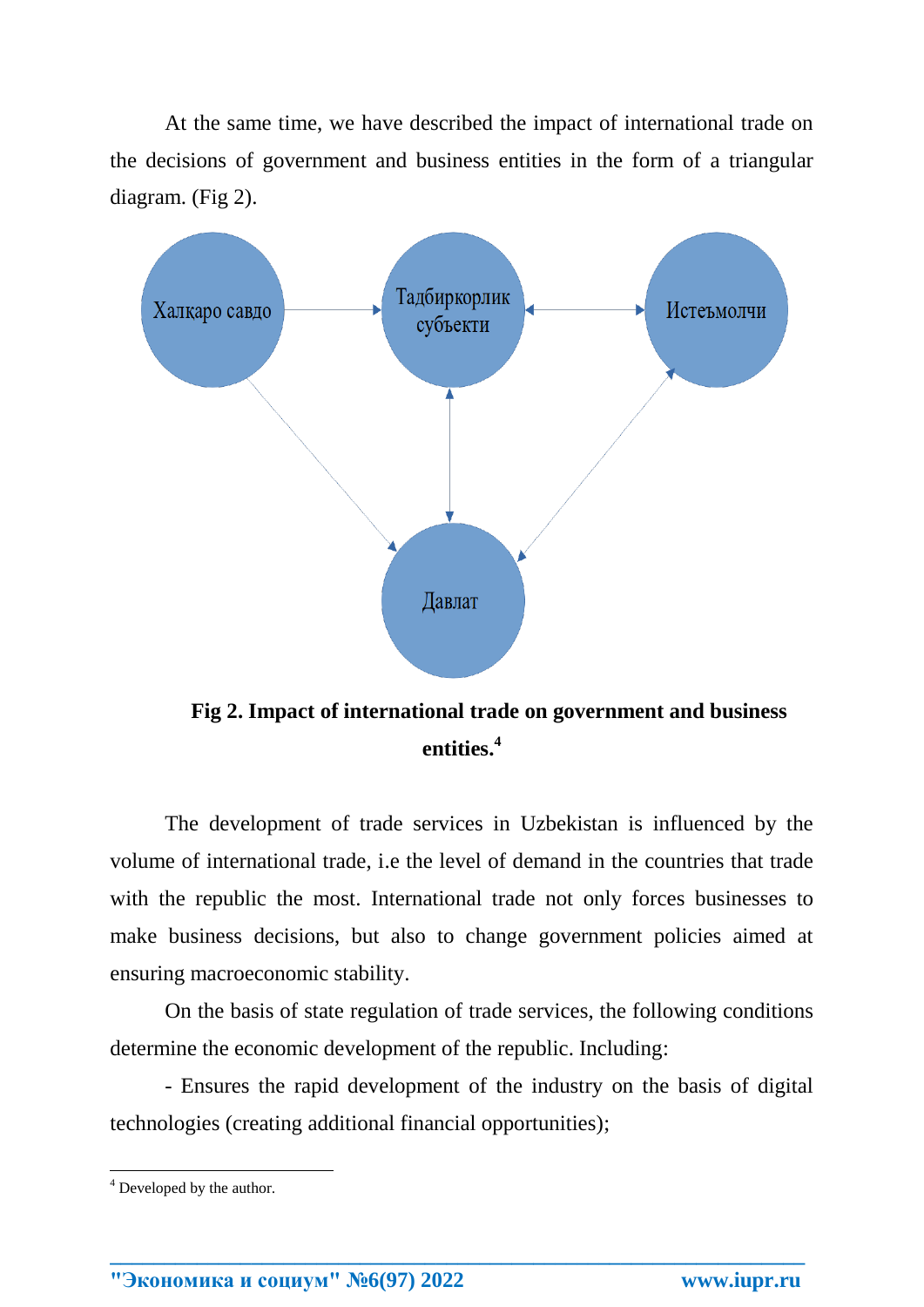- Helps to employ those in need..

- It allows to achieve stability of prices and money circulation.

- Provides socio-economic stability in the development of the Republic and its regions.

- Provides the population with the most important food and industrial products.

In Uzbekistan formed an important legal, legal framework based on state support for trade services, in particular, in accordance with the Presidential Decree on January 28, 2022 PD-60 "Development Strategy of New Uzbekistan for 2022-2026 years". In particular, the fourth goal of the strategy is to "transform the activities of public administration on the basis of the principle of" focusing on the service of citizens". The strategy also sets the task of "ensuring the consistent implementation of the national program of the people's state", which provides for the implementation of the idea of "the state must serve the people".

Enterprises providing trade services in the Republic of Uzbekistan on the basis of conditions created by the state perform the following tasks. These include:

 - Establish training of highly qualified personnel for the field of trade services.

 - Promoting the development of science, research, science and technology in the field of trade.

 - Prevention of various forms of corruption in trade and the elimination of the "hidden economy" on the basis of digitalization of trade enterprises and organizations.

- Strengthening cooperation and integration with enterprises in other sectors of the economy in the field of trade.

 - Creating favorable conditions for trade enterprises on the basis of foreign capital.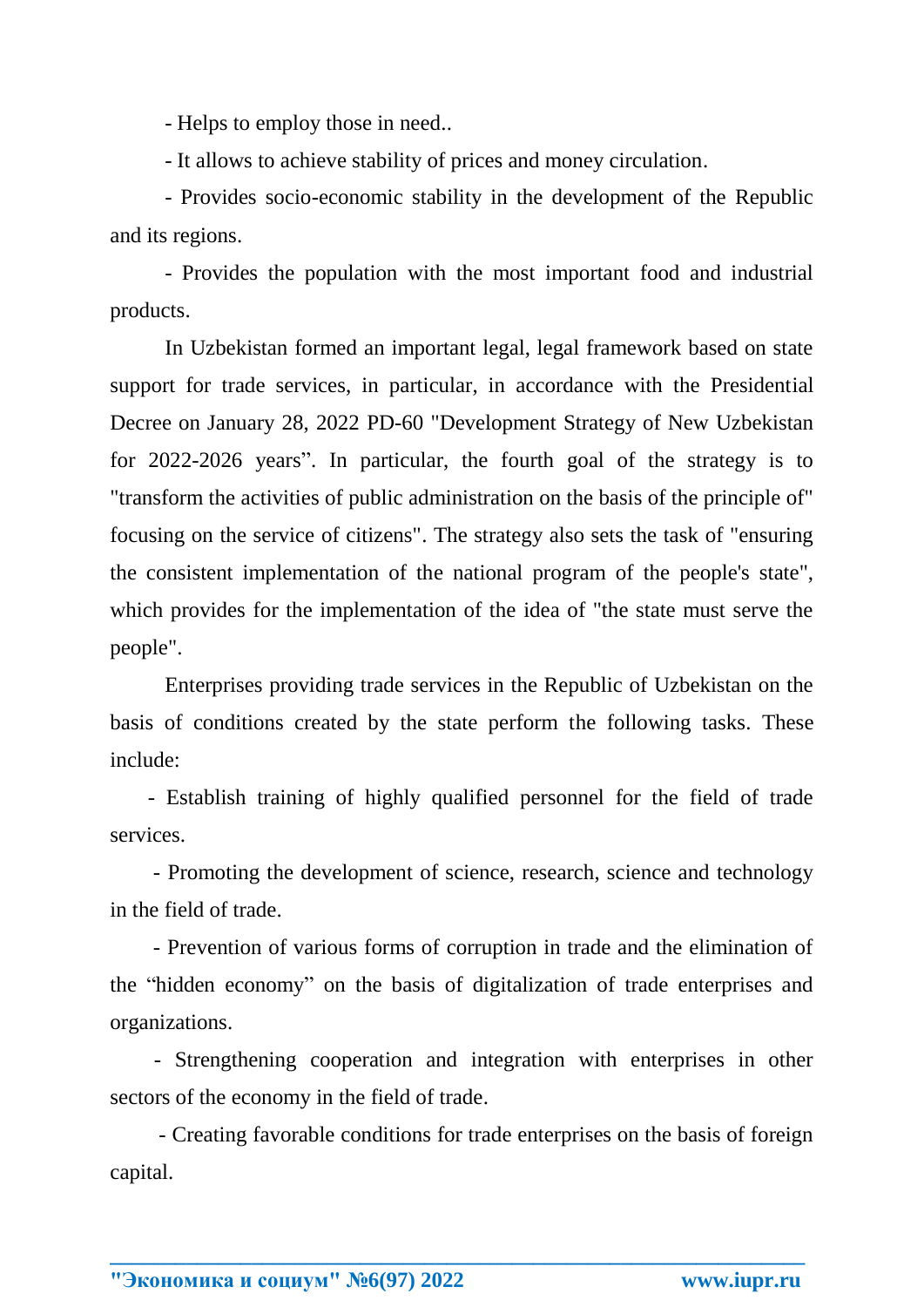- Increasing the involvement of foreign and domestic investors in trade enterprises, and so on.

Research shows that the main mechanisms for the development of state regulation of trade services in the country are as follows. (Table 1)

### **Table 1**

| Economic                           | <b>Organizational legal</b>                                                       | <b>Financial</b>        |
|------------------------------------|-----------------------------------------------------------------------------------|-------------------------|
|                                    | 1. Implement tax and $\vert 1$ . Development of $\vert 1$ . Creating a favorable  |                         |
| price<br>policies<br>to            | organizational management innovative                                              | financial               |
|                                    | increase the efficiency structure of enterprises environment for trade            |                         |
| of trade services.                 | providing trade services.                                                         | services.               |
|                                    | 2. Ensuring employment $\vert 2$ . Development of $\vert 2$ . Use of preferential |                         |
|                                    | at the expense of new organizational infrastructure lending system                | in                      |
|                                    | jobs in trade enterprises. of trade services based on trade.                      |                         |
| 3.                                 | Modernization of innovations Establishment of 3. Expansion of fiscal              |                         |
| enterprises providing              | training of intellectual policy in                                                | the                     |
| trade services<br>and              | personnel in the field of development of trade                                    |                         |
| deversification of                 | trade.                                                                            | services                |
| services.                          | 3. Government support for $\vert$ 4. Giving incentives to                         |                         |
| 4.                                 | Development of regional innovation investors                                      | in<br>trade             |
|                                    | foreign economic trade programs for the                                           | services and creating a |
| relations.                         | development of trade                                                              | favorable investment    |
| 5.<br>Support<br>for               | services.                                                                         | climate.                |
|                                    | innovative products and $ 4$ . Strengthening the                                  | 5. Effective use<br>of  |
| $\circ$ of $ $<br>expand the range | integration links between                                                         | public resources        |
| sales services.                    | trade services and science.   involved in trade                                   |                         |
|                                    | 5. Development of a digital                                                       |                         |

**\_\_\_\_\_\_\_\_\_\_\_\_\_\_\_\_\_\_\_\_\_\_\_\_\_\_\_\_\_\_\_\_\_\_\_\_\_\_\_\_\_\_\_\_\_\_\_\_\_\_\_\_\_\_\_\_\_\_\_\_\_\_\_\_**

**Basic mechanisms of state regulation of trade services <sup>5</sup>**

<sup>&</sup>lt;u>s</u><br><sup>5</sup> Developed by the author.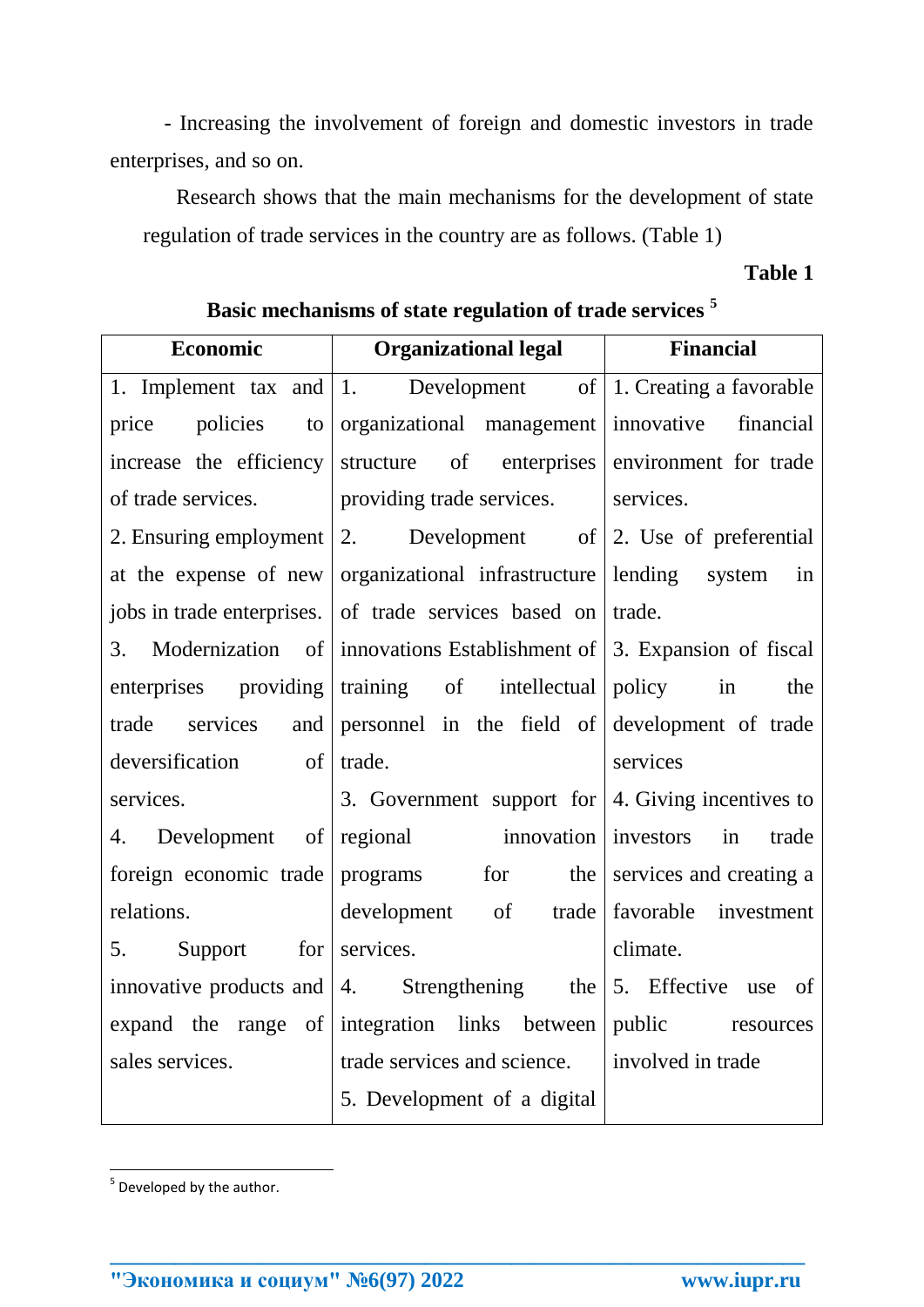| information system for the     |  |
|--------------------------------|--|
| provision of commercial        |  |
| services.                      |  |
| 6. Establish international     |  |
| cooperation in the field of    |  |
| trade services.                |  |
| 7. Protection of interests and |  |
| rights of entities engaged in  |  |
| trade services.                |  |
| 8. Corporate agreements on     |  |
| trade services and protection  |  |
| intellectual property<br>of    |  |
| within the law.                |  |

According to the study, with the support of the state, the following work will be carried out to ensure a high level of quality and competitiveness in the field of trade services. Including:

1. Increasing the position of trade services in the foreign market, expanding the export of services and ensuring access to international quality certificates.

2. Satisfying the growing demand of the population for quality products, consumers will have more choice of quality goods.

3. The role of private entrepreneurs in the sale of quality products in the retail and wholesale sectors of the country will increase.

4. The rate of turnover of enterprises providing trade services will increase, and as a result, their quality control will increase as the income increases.

5. A favorable investment climate will be created for the implementation of high quality trade services, among others.

It should be noted that based on the results of international experience in our country and an in-depth study of the process of trade services in our country,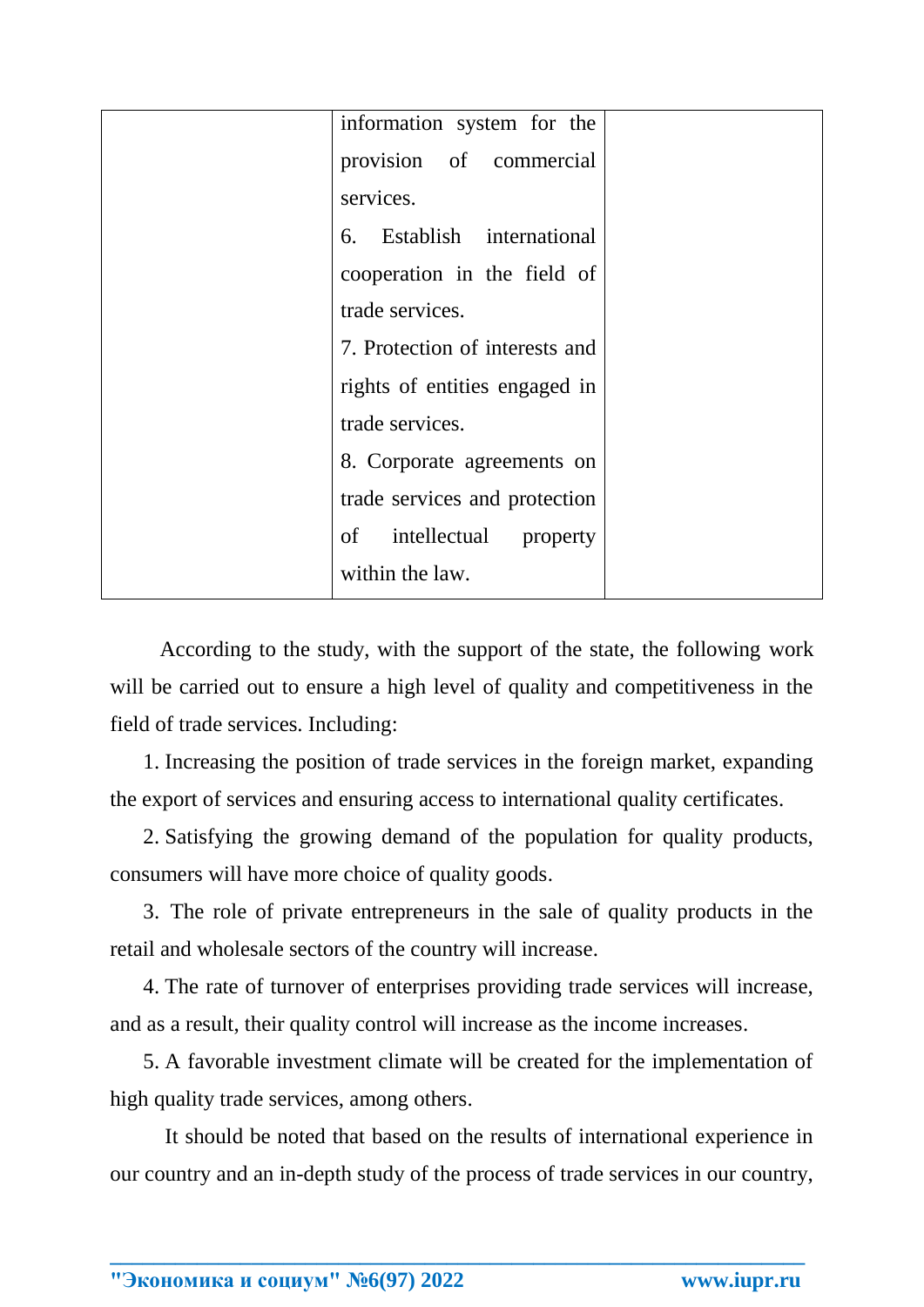it can be concluded that the main areas of state support and regulation of this sector are:

1. Improving the credit system in the field of trade services and the use of credit resources.

2. Improving the system of taxation and tax burden reduction.

3. Improving the logistics system in the field of trade services.

4. Organizational, administrative, economic and social improvement in trade.

5. Revision and improvement of legal and regulatory documents on trade services by the state.

6. Digitization of commercial services, innovations in the field, increasing the creation of new ideas, new developments, and protection of their authors (issuance of patents).

7. Provision of various benefits by the state to enterprises of all forms of ownership for trade services, provision of economic incentives, ensuring competitiveness.

Turning trade into a corruption-free sector, eliminating the "shadow economy," in particular, as noted in the New Development Strategy of the Republic of Uzbekistan for 2022-2026, "Reducing the share of the shadow economy in the service sector by 3 times. In order to increase the attractiveness of the services sector, the first priority is to provide additional benefits to businesses in the sector.<sup>6</sup>

8. The following conclusions have been reached in all areas of state regulation of trade services in Uzbekistan.

I. It is planned to provide the state with lending and credit resources for the provision of trade services in the country and to carry out the following work. Including:

**\_\_\_\_\_\_\_\_\_\_\_\_\_\_\_\_\_\_\_\_\_\_\_\_\_\_\_\_\_\_\_\_\_\_\_\_\_\_\_\_\_\_\_\_\_\_\_\_\_\_\_\_\_\_\_\_\_\_\_\_\_\_\_\_**

**"Экономика и социум" №6(97) 2022 www.iupr.ru**

 $\overline{\phantom{a}}$ 

<sup>6</sup> "Presidential Decree № PD 60 on January 28, 2022 "On the strategy for the development of the new Uzbekistan for 2022 - 2026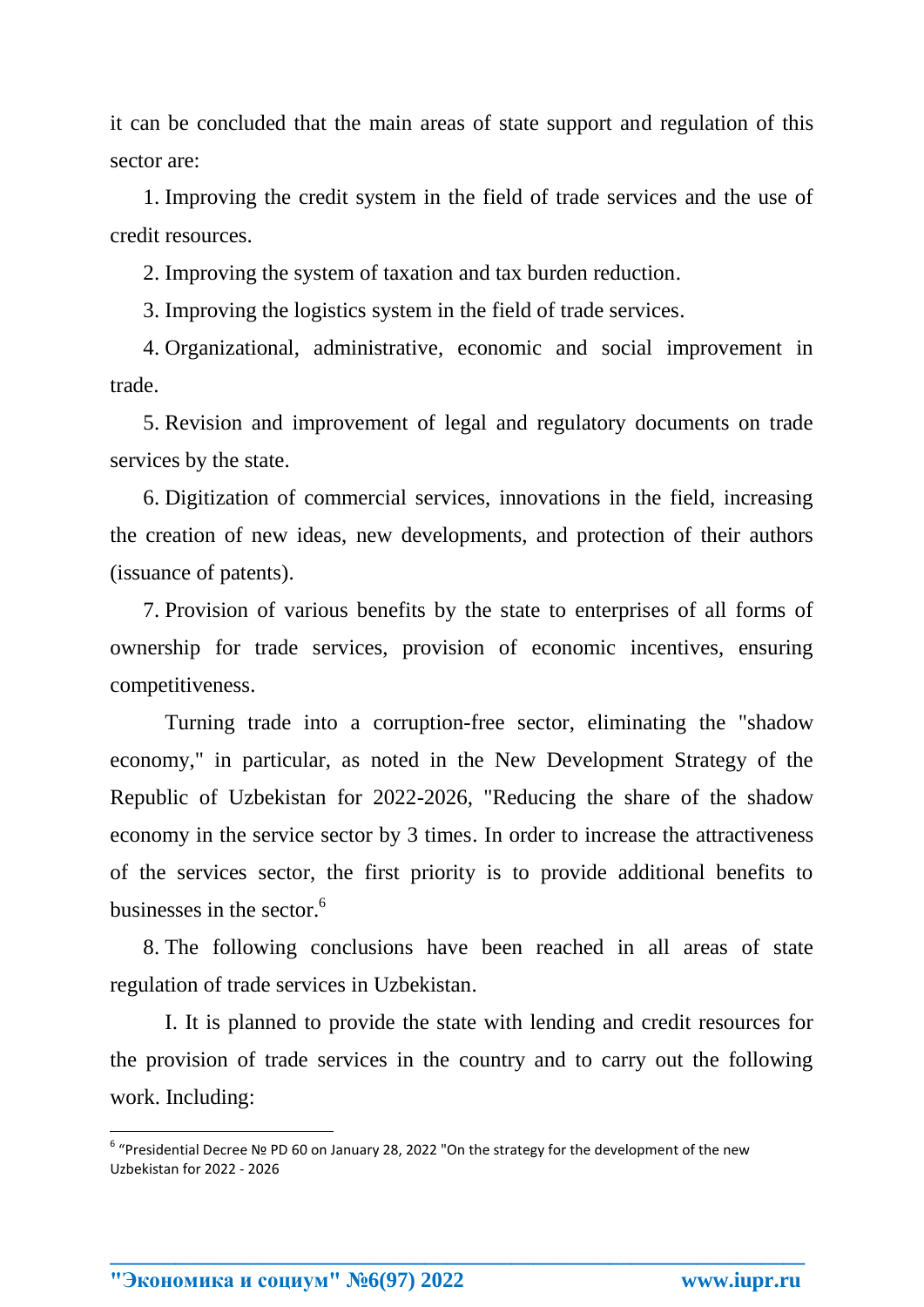- Continuity of trade services will be ensured through the development of credit funds.

- The loan will increase the possibility of saving costs by attracting new equipment and technologies to commercial enterprises.

- Economic growth of the trade sector will be ensured as a result of lending to commercial enterprises and the recovery of this debt through loans.

- Credit controls the activities of trade entities.

Bank loans and inter-farm credit between trade entities are important in the state regulation of trade services. At the same time, consumer loans are very important today due to the growing needs of the population. It is a loan for the purchase of consumer goods, which is organized on the basis of special regulations established by the state and provided to citizens by private entrepreneurs.

As a result of tax reforms and reduction of the tax burden, and on the basis of the benefits provided, foreign exchange reserves will be expanded as a result of comprehensive incentives for the export of goods in trade.

II. In the support and regulation of trade services by the state is important tax policy, ie the provision of tax guarantees and benefits to reduce the tax burden.

- Regulation of the trade sector through the tax system is based on the following, including:

- As a result of reducing the tax burden, taxpayers (commercial service enterprises) will ensure the rapid growth of procurement demand through the efficient use of available funds.

- The simplification of the tax system will reduce tax rates, which in turn will create a favorable and guaranteed environment for private business and private capital in trade.

- Opportunities to attract foreign investment will be expanded on the basis of tax benefits provided to enterprises providing trade services.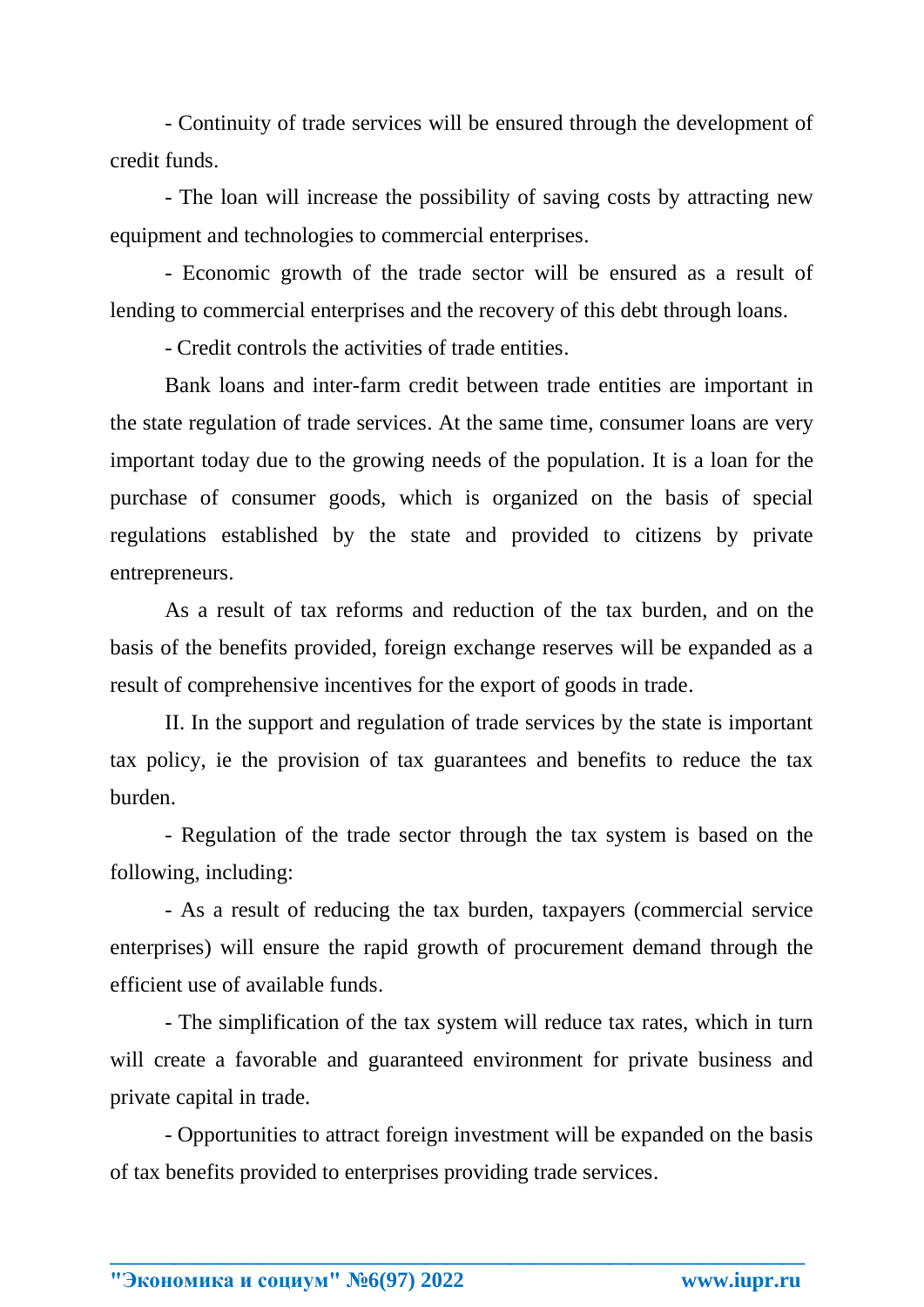- As a result of tax reforms and reduction of the tax burden, and on the basis of the benefits provided, foreign exchange reserves will be expanded as a result of comprehensive incentives for the export of goods in trade.

**Conclusion.** The efficiency of the sector will be achieved through the improvement of the system of strengthening the material and technical base of state support for trade services. At the same time, the reforms carried out by the state will include the re-equipment of trade services on a modern basis (new terminals, new digital services).

- Creating an important objective logistical database of new sales agents, i.e customers.

- Modern logistics facilities equipped with high technologies providing trade services will be formed.

- State programs will be developed to determine the future development of the material and technical base of trade services.

Using world experience, modern equipment, technology and necessary logistics equipment will be imported to provide world-class trade services. It is important to carry out activities in the following areas of the organizationaladministrative-economic system of state regulation of trade services. Including:

- Training of qualified personnel with higher education in the field of trade services will be established.

- Perspective business plans for trade services will be developed.

- Perspective business plans for trade services will be developed.

- The activity of regional trade clusters, shopping malls, which include a system of digital information and data on trade services, will be launched.

#### **References.**

1. [http://iqtisodiyot.tsue.uz/sites/default/files/maqolalar/16\\_Shavqiyev\\_Nor](http://iqtisodiyot.tsue.uz/sites/default/files/maqolalar/16_Shavqiyev_Normurodov_Rakhimov.pdf) [murodov\\_Rakhimov.pdf](http://iqtisodiyot.tsue.uz/sites/default/files/maqolalar/16_Shavqiyev_Normurodov_Rakhimov.pdf)

2. Data of the State Statistics Committee of the Republic of Uzbekistan.